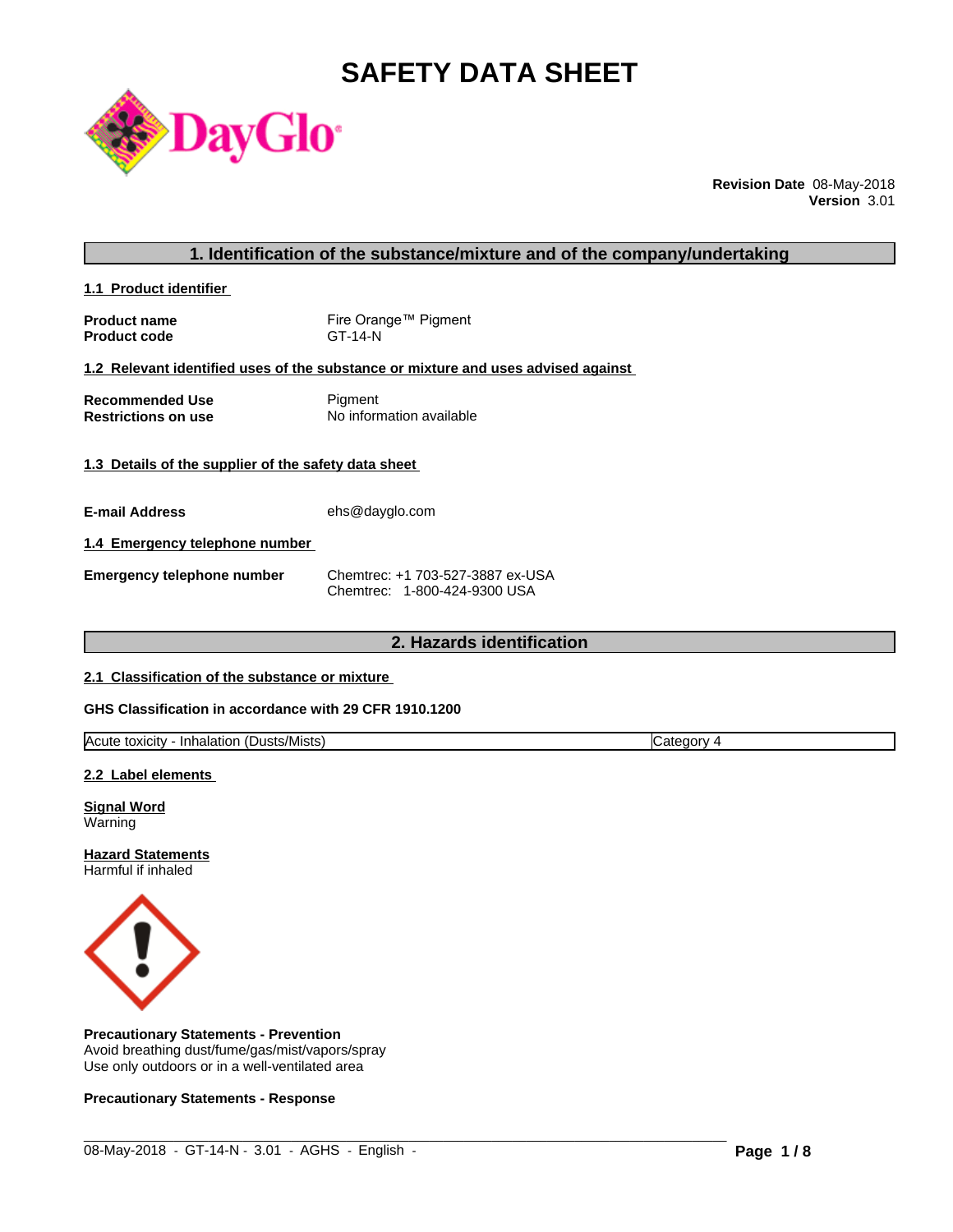IF INHALED: Remove person to fresh air and keep comfortable for breathing Call a POISON CENTER or doctor if you feel unwell

### **2.3. Other Hazards Hazards not otherwise classified (HNOC)**

Not Applicable

#### **2.4 Other information**

Not Applicable

**Unknown Acute Toxicity** <1% of the mixture consists of ingredient(s) of unknown toxicity

### **3. Composition/Information on Ingredients**

# **Substance**

**Mixture**

| <b>Chemical Name</b>                                                                    | CAS No.                      | $\mathbf{a}$ |
|-----------------------------------------------------------------------------------------|------------------------------|--------------|
| $D \cap A$ 4 $\sim$<br>منصدد<br>DdSIU<br>$n$ - $n$ - $n$ - $n$<br>ن.                    | $\sim$<br>3068-<br>N-<br>w., |              |
| The event perceptage (conceptration) of composition has been withhold as a trade coeret |                              |              |

The exact percentage (concentration) of composition has been withheld as a trade secret.

#### **4. First aid measures**

#### **4.1 Description of first-aid measures**

|                       | 5. Fire-Fighting Measures                                                                                                                                                                                               |
|-----------------------|-------------------------------------------------------------------------------------------------------------------------------------------------------------------------------------------------------------------------|
| Notes to physician    | Treat symptomatically.                                                                                                                                                                                                  |
|                       | 4.3 Indication of any immediate medical attention and special treatment needed                                                                                                                                          |
| <b>Symptoms</b>       | See Section 2.2, Label Elements and/or Section 11, Toxicological effects.                                                                                                                                               |
|                       | 4.2 Most important symptoms and effects, both acute and delayed                                                                                                                                                         |
| Ingestion             | Do NOT induce vomiting. Drink plenty of water. Consult a physician.                                                                                                                                                     |
| <b>Inhalation</b>     | Immediate medical attention is not required. Move to fresh air.                                                                                                                                                         |
| <b>Skin contact</b>   | Immediate medical attention is not required. Wash off with soap and water.                                                                                                                                              |
| Eye contact           | Immediately flush with plenty of water. After initial flushing, remove any contact lenses and<br>continue flushing for at least 15 minutes. Keep eye wide open while rinsing. If symptoms<br>persist, call a physician. |
| <b>General advice</b> | No information available.                                                                                                                                                                                               |
|                       |                                                                                                                                                                                                                         |

### **5.1 Extinguishing media**

#### **Suitable extinguishing media**

Use extinguishing measures that are appropriate to local circumstances and the surrounding environment.

**Unsuitable Extinguishing Media** None.

#### **5.2 Special hazards arising from the substance or mixture**

### **Special Hazard**

None known based on information supplied.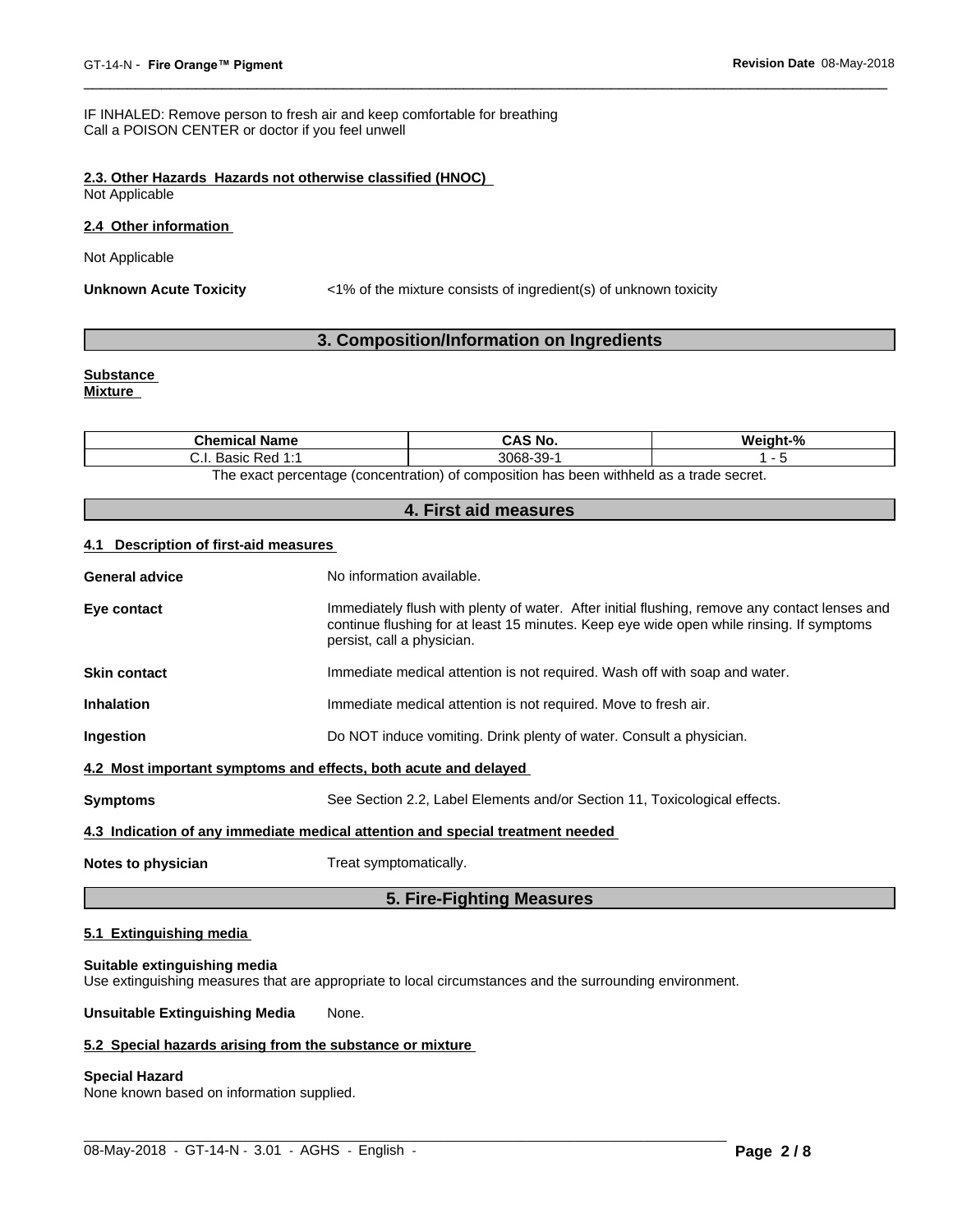#### **Hazardous Combustion Products** Carbon oxides. Nitrogen oxides (NOx). Oxides of sulfur.

#### **Explosion Data**

**Sensitivity to Mechanical Impact** None.

Fine dust dispersed in air, in sufficient concentrations, and in the presence of an ignition source is a potential dust explosion hazard.

#### **5.3 Advice for firefighters**

As in any fire, wear self-contained breathing apparatus pressure-demand, MSHA/NIOSH (approved or equivalent) and full protective gear.

### **6. Accidental Release Measures**

#### **6.1 Personal precautions, protective equipment and emergency procedures**

Ensure adequate ventilation, especially in confined areas. Use personal protective equipment.

#### **6.2 Environmental precautions**

Dust deposits should not be allowed to accumulate on surfaces as these may form an explosive mixture if they are released into the atmosphere in sufficient concentration. Avoid dispersal of dust in the air (i.e., cleaning dusty surfaces with compressed air). Nonsparking tools should be used. Prevent product from entering drains.

#### **6.3 Methods and materials for containment and cleaning up**

| <b>Methods for Containment</b> | Prevent dust cloud. Cover powder spill with plastic sheet or tarp to minimize spreading.                                                                                                                                                                                                                                                                                                |
|--------------------------------|-----------------------------------------------------------------------------------------------------------------------------------------------------------------------------------------------------------------------------------------------------------------------------------------------------------------------------------------------------------------------------------------|
| Methods for cleaning up        | Avoid dust formation. Take precautionary measures against static discharges. Do not dry<br>sweep dust. Wet dust with water before sweeping or use a vacuum to collect dust. Use<br>personal protective equipment. Take up mechanically and collect in suitable container for<br>disposal. Prevent product from entering drains. Keep in suitable and closed containers for<br>disposal. |

#### **7. Handling and storage**

#### **7.1 Precautions for safe handling**

| Advice on safe handling                                          | Avoid dust formation. Take precautionary measures against static discharges. Fine dust<br>dispersed in air may ignite. Wear personal protective equipment. |  |  |
|------------------------------------------------------------------|------------------------------------------------------------------------------------------------------------------------------------------------------------|--|--|
| <b>Hygiene measures</b>                                          | Handle in accordance with good industrial hygiene and safety practice.                                                                                     |  |  |
| 7.2 Conditions for safe storage, including any incompatibilities |                                                                                                                                                            |  |  |
| <b>Storage Conditions</b>                                        | Keep tightly closed in a dry and cool place.                                                                                                               |  |  |
| <b>Materials to Avoid</b>                                        | No materials to be especially mentioned.                                                                                                                   |  |  |

#### **8. Exposure controls/personal protection**

 $\_$  ,  $\_$  ,  $\_$  ,  $\_$  ,  $\_$  ,  $\_$  ,  $\_$  ,  $\_$  ,  $\_$  ,  $\_$  ,  $\_$  ,  $\_$  ,  $\_$  ,  $\_$  ,  $\_$  ,  $\_$  ,  $\_$  ,  $\_$  ,  $\_$  ,  $\_$  ,  $\_$  ,  $\_$  ,  $\_$  ,  $\_$  ,  $\_$  ,  $\_$  ,  $\_$  ,  $\_$  ,  $\_$  ,  $\_$  ,  $\_$  ,  $\_$  ,  $\_$  ,  $\_$  ,  $\_$  ,  $\_$  ,  $\_$  ,

#### **8.1 Exposure Guidelines**

#### **8.2 Appropriate engineering controls**

#### **Engineering Measures** Showers

Eyewash stations Ventilation systems.

#### **8.3 Individual protection measures, such as personal protective equipment**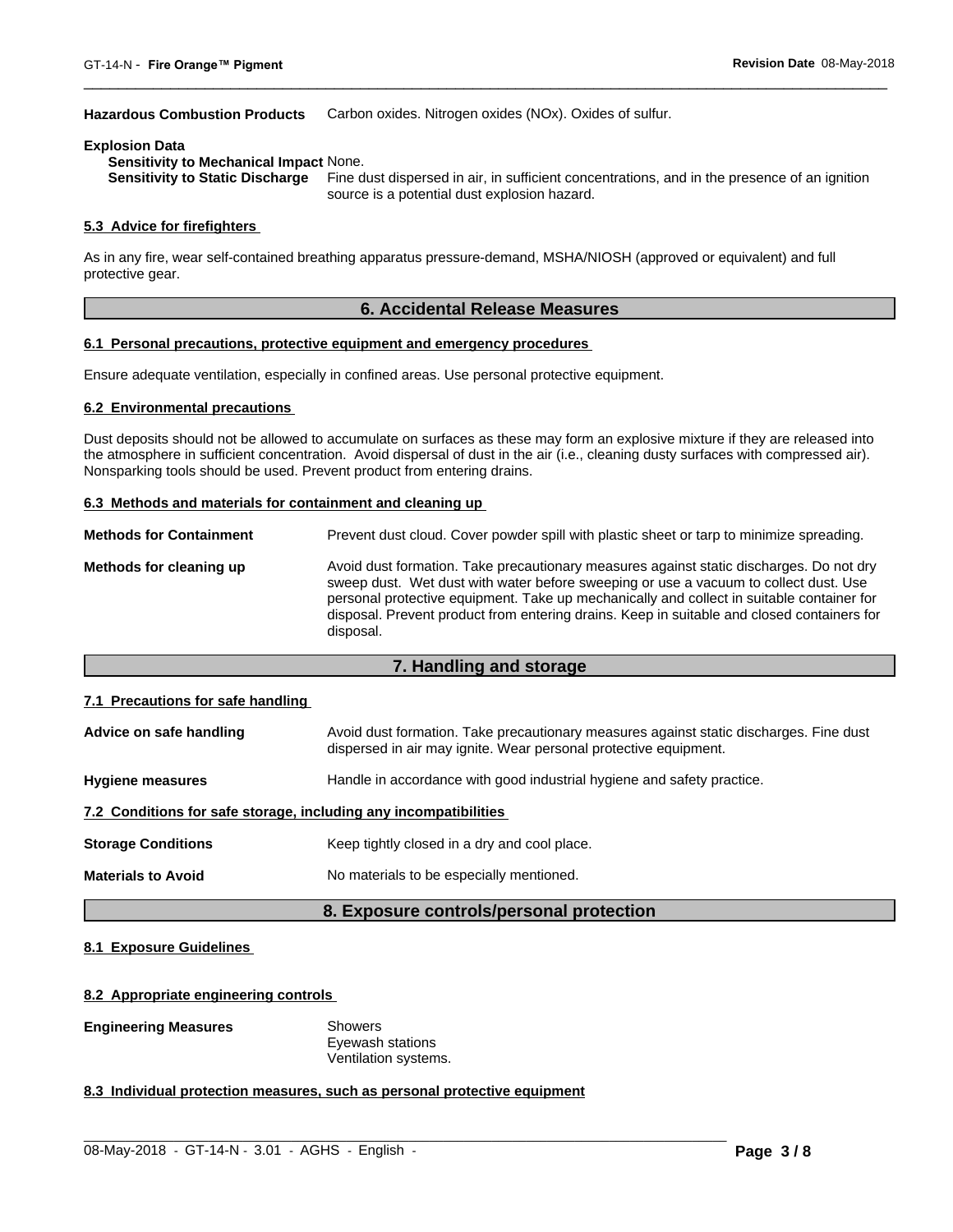| <b>Eye/Face Protection</b>    | Safety glasses with side-shields.                                                                              |
|-------------------------------|----------------------------------------------------------------------------------------------------------------|
| Skin and body protection      | Wear chemical resistant footwear and clothing such as gloves, an apron or a whole body<br>suit as appropriate. |
| <b>Respiratory protection</b> | . NIOSH/MSHA approved respiratory protection should be worn if exposure is anticipated.                        |
| <b>Hygiene measures</b>       | See section 7 for more information                                                                             |

# **9. Physical and chemical properties**

# **9.1 Information on basic physical and chemical properties**

| <b>Physical state</b>             | Solid                                 |                          |                          |
|-----------------------------------|---------------------------------------|--------------------------|--------------------------|
| Appearance                        | Powder                                | Color                    | Orange                   |
| Odor                              | Pungent                               | <b>Odor Threshold</b>    | No information available |
|                                   |                                       |                          |                          |
| <b>Property</b>                   | Values                                | Remarks • Methods        |                          |
| рH                                | Not Applicable                        |                          |                          |
| <b>Melting/freezing point</b>     |                                       | No information available |                          |
| Boiling point/boiling range       | Not applicable                        | No information available |                          |
| <b>Flash Point</b>                | Not Applicable                        | No information available |                          |
| <b>Evaporation rate</b>           | Not Applicable                        | No information available |                          |
| Flammability (solid, gas)         |                                       | No information available |                          |
| <b>Flammability Limits in Air</b> |                                       |                          |                          |
| upper flammability limit          |                                       | No information available |                          |
| lower flammability limit          |                                       | No information available |                          |
| Vapor pressure                    |                                       | No information available |                          |
| Vapor density                     |                                       | No information available |                          |
| <b>Specific Gravity</b>           | 1.37                                  |                          |                          |
| <b>Water solubility</b>           | Insoluble in water                    |                          |                          |
| Solubility in other solvents      |                                       | No information available |                          |
| <b>Partition coefficient</b>      |                                       | No information available |                          |
| <b>Autoignition temperature</b>   |                                       | No information available |                          |
| <b>Decomposition temperature</b>  |                                       | No information available |                          |
| <b>Viscosity, kinematic</b>       |                                       | No information available |                          |
| Viscosity, dynamic                |                                       | No information available |                          |
|                                   |                                       |                          |                          |
| <b>Explosive properties</b>       | Fine dust dispersed in air may ignite |                          |                          |
| <b>Oxidizing Properties</b>       |                                       | No information available |                          |
| 9.2 Other information             |                                       |                          |                          |
| Volatile organic compounds (VOC)  | None                                  |                          |                          |

**content**

# **10. Stability and Reactivity**

 $\_$  ,  $\_$  ,  $\_$  ,  $\_$  ,  $\_$  ,  $\_$  ,  $\_$  ,  $\_$  ,  $\_$  ,  $\_$  ,  $\_$  ,  $\_$  ,  $\_$  ,  $\_$  ,  $\_$  ,  $\_$  ,  $\_$  ,  $\_$  ,  $\_$  ,  $\_$  ,  $\_$  ,  $\_$  ,  $\_$  ,  $\_$  ,  $\_$  ,  $\_$  ,  $\_$  ,  $\_$  ,  $\_$  ,  $\_$  ,  $\_$  ,  $\_$  ,  $\_$  ,  $\_$  ,  $\_$  ,  $\_$  ,  $\_$  ,

### **10.1 Reactivity**

No dangerous reaction known under conditions of normal use

# **10.2 Chemical stability**

Stable

.

**10.3 Possibility of hazardous reactions**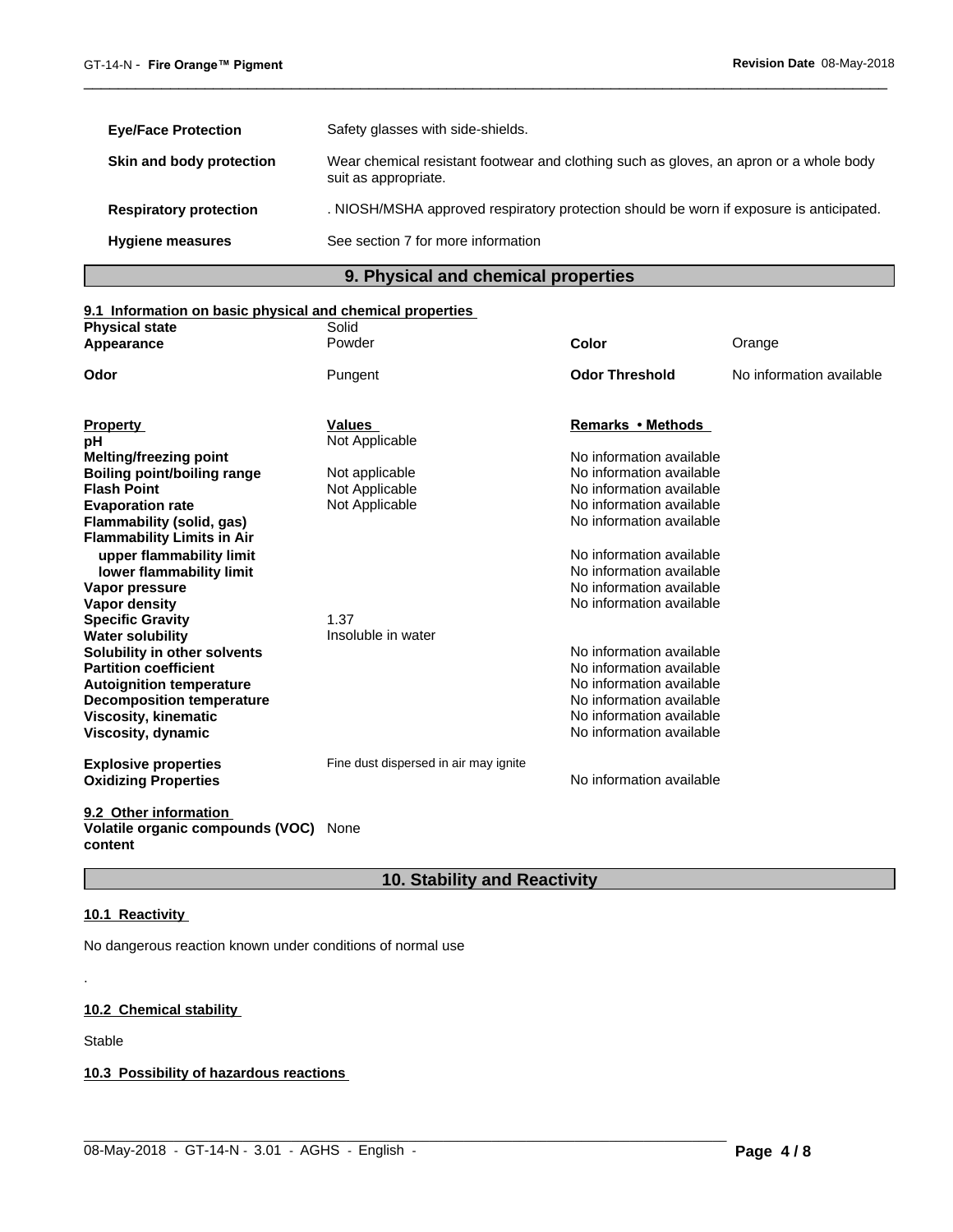None under normal processing.

#### **10.4 Conditions to Avoid**

Dust formation. Take precautionary measures against static discharges.

#### **10.5 Incompatible Materials**

None known based on information supplied.

#### **10.6 Hazardous Decomposition Products**

None known based on information supplied.

#### **11. Toxicological information**

#### **11.1 Acute toxicity**

#### **Numerical measures of toxicity: Product Information**

| LD50 Oral:         | <b>LD50 Dermal:</b> |
|--------------------|---------------------|
| 16,000 mg/kg (rat) | 23,000 mg/kg (rat)  |

#### **The following values are calculated based on chapter 3.1 of the GHS document**

**Unknown Acute Toxicity**  $\langle 1\% \rangle$  of the mixture consists of ingredient(s) of unknown toxicity

**Oral LD50** 44,455.00 mg/kg **LC50 (Dust/Mist)** 4.83 mg/l

#### **Numerical measures of toxicity: Component Information**

| <b>Chemical Name</b>                              | LD50 Oral             | ∟D50 Dermal                       | <b>CEAL.</b><br>Inhalation |
|---------------------------------------------------|-----------------------|-----------------------------------|----------------------------|
| ⌒<br>D 1<br>$P_{0}$<br><b>D</b> asic<br>υ.ι.<br>. | 449<br>Rat<br>∣ ma/kc | <sup>)</sup> mg/kg (Rat)<br>חחף כ | 0.05<br>(4 hour)<br>ma/l   |
| 3068-39-                                          |                       |                                   |                            |

 $\_$  ,  $\_$  ,  $\_$  ,  $\_$  ,  $\_$  ,  $\_$  ,  $\_$  ,  $\_$  ,  $\_$  ,  $\_$  ,  $\_$  ,  $\_$  ,  $\_$  ,  $\_$  ,  $\_$  ,  $\_$  ,  $\_$  ,  $\_$  ,  $\_$  ,  $\_$  ,  $\_$  ,  $\_$  ,  $\_$  ,  $\_$  ,  $\_$  ,  $\_$  ,  $\_$  ,  $\_$  ,  $\_$  ,  $\_$  ,  $\_$  ,  $\_$  ,  $\_$  ,  $\_$  ,  $\_$  ,  $\_$  ,  $\_$  ,

#### **11.2 Information on toxicologicaleffects**

#### **Skin corrosion/irritation**

Product Information • May cause irritation Component Information

• No information available

#### **Serious eye damage/eye irritation**

Product Information • May cause irritation Component Information • No information available

# **Respiratory or skin sensitization**

Product Information • May be harmful if inhaled Component Information • No information available

#### **Germ cell mutagenicity**

Product Information • No information available Component Information • No information available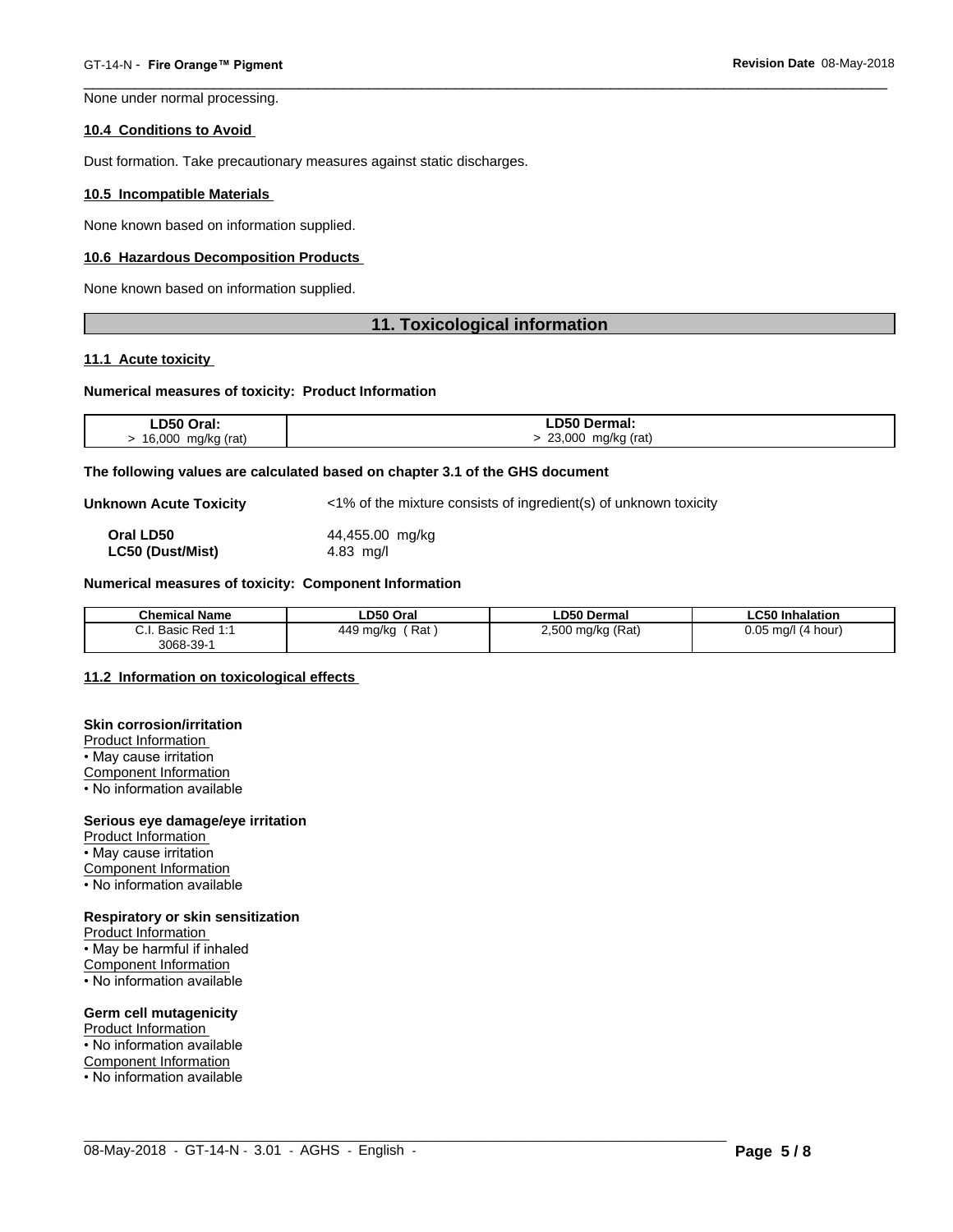# **Carcinogenicity**

Product Information

• This product contains <0.1% free formaldehyde and may be capable of outgassing formaldehyde at levels in excess of OSHA's Action Level under some conditions of use. Formaldehyde is a known cancer hazard. Long term exposure may result in dermatitis or respiratory sensitization for sensitive individuals.Component Information

• No information available

# **Reproductive toxicity**

Product Information • No information available

- Component Information
- No information available
- 

# **STOT - single exposure**

No information available

#### **STOT - repeated exposure**

• No known effect

### **Other adverse effects**

Product Information • No information available Component Information • No information available

#### **Aspiration hazard**

Product Information • No information available Component Information • No information available

# **12. Ecological information**

#### **12.1 Toxicity**

**Ecotoxicity No information available** 

< 1 % of the mixture consists of components(s) of unknown hazards to the aquatic environment

#### **Ecotoxicity effects**

#### **12.2 Persistence and degradability**

No information available.

#### **12.3 Bioaccumulative potential**

Discharge into the environment must be avoided

#### **12.4 Mobility in soil**

No information available.

#### **12.5 Other adverse effects**

No information available

# **13. Disposal Considerations**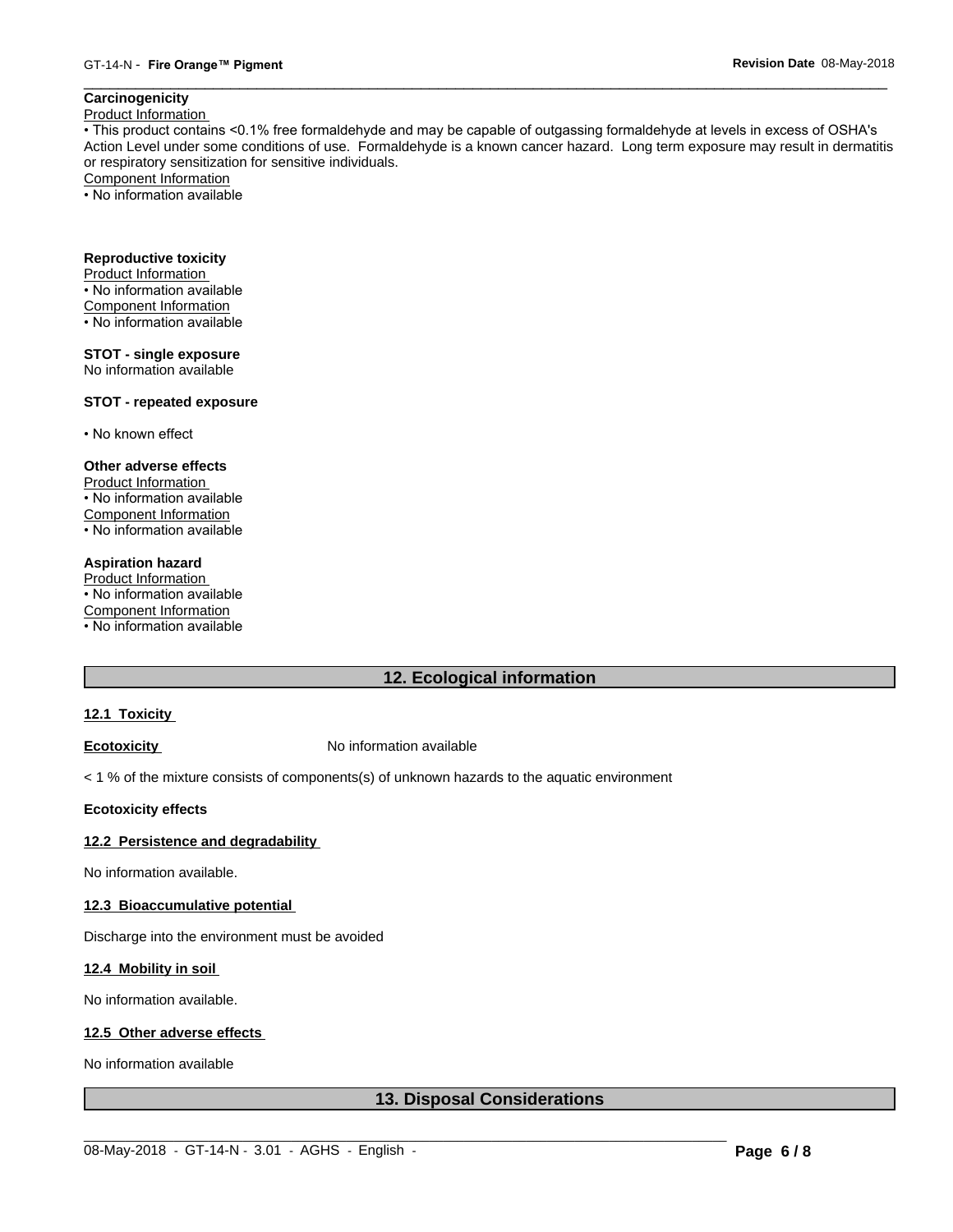#### **13.1 Waste treatment methods**

Dispose of in accordance with federal, state, and local regulations.

#### **14. Transport Information**

| <b>DOT</b>  | Not regulated |
|-------------|---------------|
| <b>MEX</b>  | Not regulated |
| <b>IMDG</b> | Not regulated |
| <b>IATA</b> | Not regulated |

#### **15. Regulatory information**

#### **15.1 International Inventories**

| Complies |
|----------|
| Complies |
| Complies |
|          |
| Complies |
| Complies |
| Complies |
| Complies |
|          |
|          |

 **TSCA** - United States Toxic Substances Control Act Section 8(b) Inventory

 **DSL** - Canadian Domestic Substances List

 **EINECS/ELINCS** - European Inventory of Existing Chemical Substances/European List of Notified Chemical Substances

 **PICCS** - Philippines Inventory of Chemicals and Chemical Substances

 **ENCS** - Japan Existing and New Chemical Substances

 **IECSC** - China Inventory of Existing Chemical Substances

 **KECL** - Korean Existing and Evaluated Chemical Substances

 **PICCS** - Philippines Inventory of Chemicals and Chemical Substances

 **AICS** - Australian Inventory of Chemical Substances

 **NZIoC** - New Zealand Inventory of Chemicals

#### **15.2 U.S. Federal Regulations**

#### **SARA 313**

Section 313 of Title III of the Superfund Amendments and Reauthorization Act of 1986 (SARA). This product does not contain any chemicals which are subject to the reporting requirements of the Act and Title 40 of the Code of Federal Regulations, Part 372

#### **15.3 Pesticide Information**

Not applicable

#### **15.4 U.S. State Regulations**

#### **California Proposition 65**

This product contains the following Proposition 65 chemicals:

| <b>Chemical Name</b>                  | California Prop. 65 |
|---------------------------------------|---------------------|
| Formaldehyde - 50-00-0                | Carcinoger          |
| Violet 10 - 81-88-9<br>Basic<br>v. I. | Carcinogen          |

 $\_$  ,  $\_$  ,  $\_$  ,  $\_$  ,  $\_$  ,  $\_$  ,  $\_$  ,  $\_$  ,  $\_$  ,  $\_$  ,  $\_$  ,  $\_$  ,  $\_$  ,  $\_$  ,  $\_$  ,  $\_$  ,  $\_$  ,  $\_$  ,  $\_$  ,  $\_$  ,  $\_$  ,  $\_$  ,  $\_$  ,  $\_$  ,  $\_$  ,  $\_$  ,  $\_$  ,  $\_$  ,  $\_$  ,  $\_$  ,  $\_$  ,  $\_$  ,  $\_$  ,  $\_$  ,  $\_$  ,  $\_$  ,  $\_$  ,